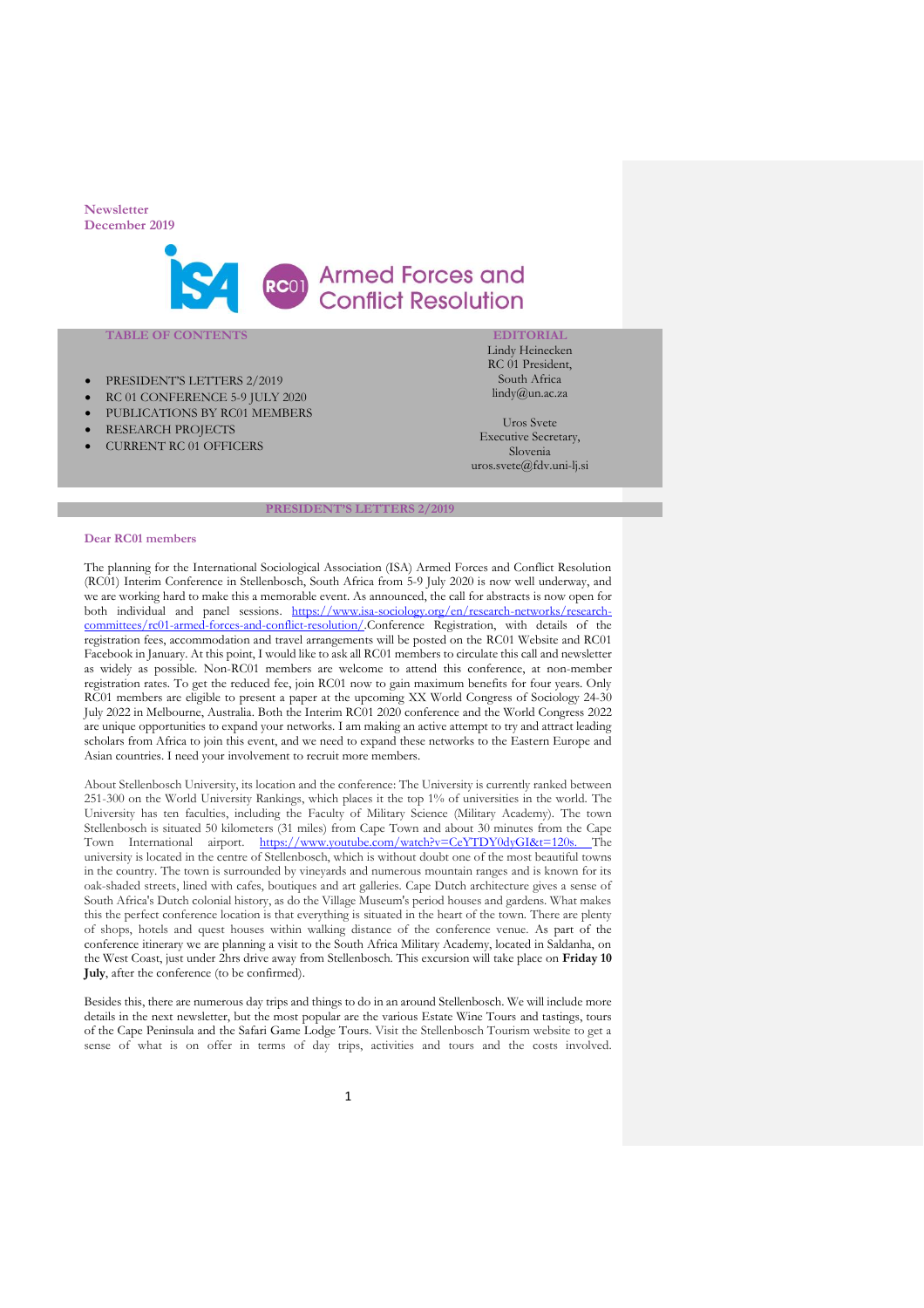

https://www.google.com/search?q=stellenbosch+tourism&rlz=1C1GCEU\_enZA83 [nbosch+tourism&aqs=chrome.0.0l8.10247j0j8&sourceid=chrome&ie=UTF-8.](https://www.google.com/search?q=stellenbosch+tourism&rlz=1C1GCEU_enZA839ZA839&oq=Stellenbosch+tourism&aqs=chrome.0.0l8.10247j0j8&sourceid=chrome&ie=UTF-8)

In terms of your conference planning, please make your visa applications well in advance and inform us of any information, or assistance you require from our international office. The link to the Department of Home Affairs for visa requirements is [http://www.dha.gov.za/index.php/applying-for-sa-visa.](http://www.dha.gov.za/index.php/applying-for-sa-visa) Please do not leave this to the last mininute. Also note, that South Africa has a poor public transport system, but good roads if you want to rent a car. So arrange an international drivers license if you are planning to stay a little longer. Remember in South Africa we drive on the left side of the road – a British legacy. Otherwise, download the Uber App as an alternative way to get around.

# **RC01 CONFERENCE STELLENBOSCH 5-9 JULY 2020**

The theme for this conference is **Conflict Resolution, Power Politics and Political Populism**. At present, we see global powers becoming more confrontational regarding economic, political and social issues. The rise of populism, increasing authoritarianism, xenophobia and racism are giving rise to new forms of insecurities and risks, often drawing the military into internal security roles. As these increase, how is this affecting civil-military relations, militarisation, defence transformation and military/police relations? On the political level, international cooperation is losing importance and the classic power politics are back on the world stage. The political switch to (extreme) right wing party/populist governments in many countries leads to isolation and supports national unilateralism. How are these changes on the international state affecting the armed forces and cooperation between them? What is the impact on public opinion, the subjective sense of insecurity, increase in discrimination against minorities, increase in violence against women and minorities? With these developments, are nation states becoming stronger again, more inward looking? To what extent are multinational regimes losing their importance? While this is the conference focus, papers are invited on the following key themes:

- African security threats and armed forces
- Civil military relations, civil control and militarisation
- Cyber-security domain and the military
- Gender, race and culture
- Human resource management and defence transformation
- Military profession, institution and culture
- Military leadership, morale and cohesion
- Military and police relations
- Military veterans and society
- Media and public opinion
- Military families and welfare
- Military profession and military service
- Peacekeeping and multinational interagency operations
- Recruitment and retention
- Technological change and future war
- Violence, conflict resolution and security

# **Submission and Registration Deadlines**

Abstracts for conference presentations should be a maximum of 200 words. Abstracts for panel proposals should contain no more than four presentations (with a maximum of 200 words per presentation). The overall panel description, as well as the abstract and names of the presenters of each component presentation should be included. Abstracts and panels can be uploaded on the RC01 Website platform from 18 November 2019.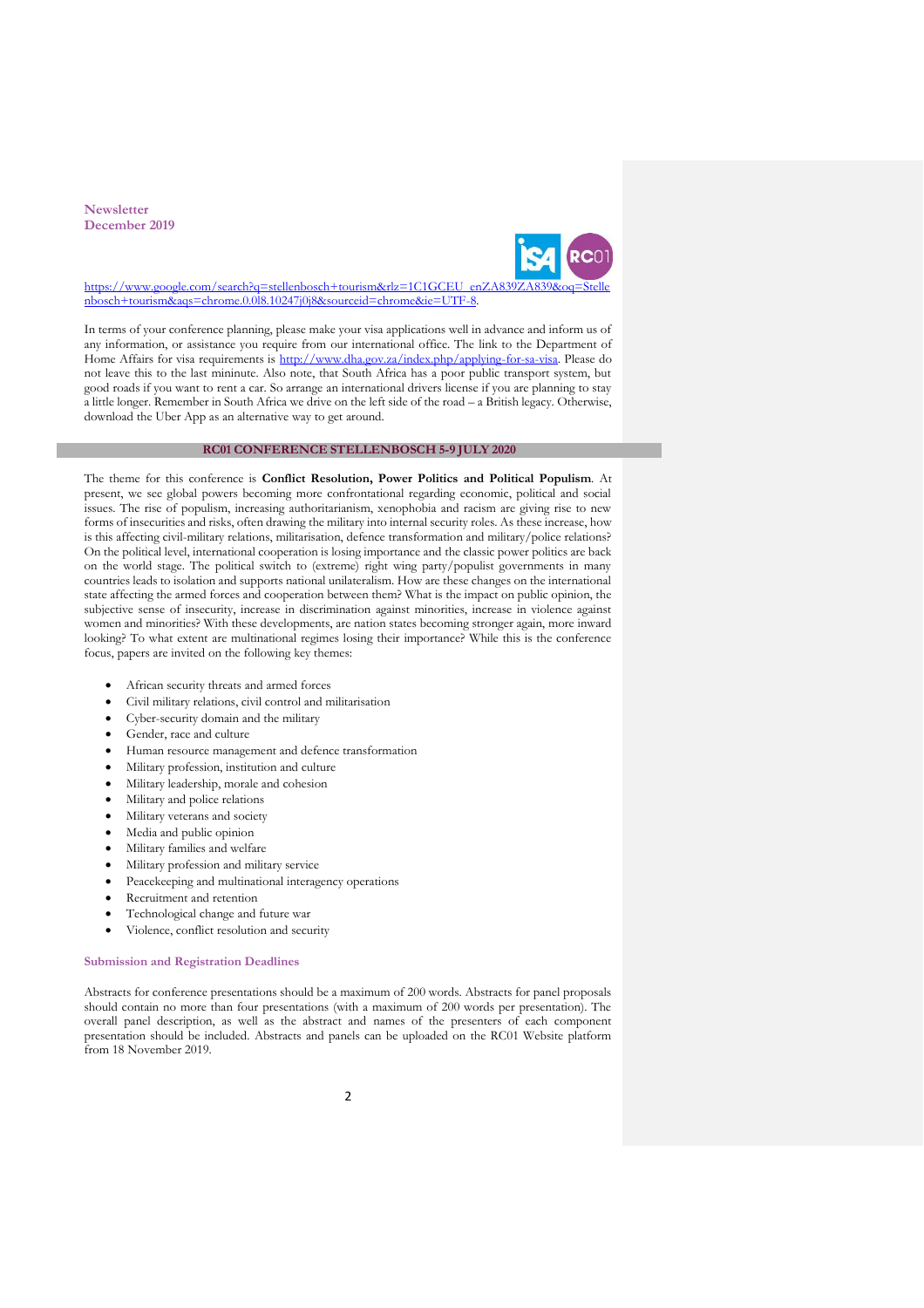

#### **Abstracts can be submitted via the following link:**

[https://docs.google.com/forms/d/e/1FAIpQLSepIbw\\_4yj6Gqks3rN2MBYK1ESgB56Oxp3j-](https://docs.google.com/forms/d/e/1FAIpQLSepIbw_4yj6Gqks3rN2MBYK1ESgB56Oxp3j-B6_OQkbaYiWyA/viewform)[B6\\_OQkbaYiWyA/viewform](https://docs.google.com/forms/d/e/1FAIpQLSepIbw_4yj6Gqks3rN2MBYK1ESgB56Oxp3j-B6_OQkbaYiWyA/viewform)

Point of contact for inquiries on panels and/or papers is Prof. dr. Lindy Heinecken [lindy@sun.ac.za](mailto:lindy@sun.ac.za)

## **Time line and important dates**

Abstract submission open: 18 November 2019 Abstract and submission deadline: 17 February 2020 Acceptance decisions and draft programme: 23 March 2020 Deadline for early registration: 19 April 2020 Deadline for registration: 18 May 2020

Further information on the conference fees, travel arrangements, visa requirements and accommodation will be announced in January 2020. Please keep your eye on the **RC01 Website** (https://www. [sociology.org/en/research-networks/research-committees/rc01-armed-forces-and-conflict-resolution/\)](https://www.isa-sociology.org/en/research-networks/research-committees/rc01-armed-forces-and-conflict-resolution/), **Facebook Page** [\(https://www.facebook.com/Armed-Forces-and-Conflict-Resolution-International-](https://www.facebook.com/Armed-Forces-and-Conflict-Resolution-International-Sociological-Association-2276117495778434/)[Sociological-Association-2276117495778434/\)](https://www.facebook.com/Armed-Forces-and-Conflict-Resolution-International-Sociological-Association-2276117495778434/).

# **RECENT PUBLICATIONS BY RC01 MEMBERS**

Thank you to all those members who responded and send me your latest publications. I am sure there are many more that could have been included, looking at the profile of our members. This newsletter is an opportunity to showcase the diverse topics and research projects we are working on. Below are some of the most recent and upcoming publications.

# **Books**

Lindy Heinecken, *South Africa's Post Apartheid Military: Lost in Transition and Transformation,* UCT/Juta Press (2019) and Springer International 2020 [\(https://www.springer.com/gp/book/9783030337339](https://www.springer.com/gp/book/9783030337339)

Kim Kilinkert, Myriame Bollen, Marenne Jansen, Henk de Jong, Eric-Hans Kramer & Lisette Vos. *NL ARMS Netherlands Annual Review of Military Studies*, Springer, 2019. <https://link.springer.com/book/10.1007%2F978-94-6265-315-3>

Yagil Levy. *Whose Life Is Worth More? Hierarchies of Risk and Death in Contemporary Wars*. Stanford University Press. 2019.<https://www.sup.org/books/title/?id=30360>

Rene Moelker, Manon Andres & Nina Rones (eds). *The Politics of Military Families: State, Work Organisations and the rise of the Negotiation Household*, Routledge, 2019, [https://www.routledge.com/The-Politics-of-](https://www.routledge.com/The-Politics-of-Military-Families-State-Work-Organizations-and-the-Rise/Moelker-Andres-Rones/p/book/9780367134426)[Military-Families-State-Work-Organizations-and-the-Rise/Moelker-Andres-](https://www.routledge.com/The-Politics-of-Military-Families-State-Work-Organizations-and-the-Rise/Moelker-Andres-Rones/p/book/9780367134426)[Rones/p/book/9780367134426](https://www.routledge.com/The-Politics-of-Military-Families-State-Work-Organizations-and-the-Rise/Moelker-Andres-Rones/p/book/9780367134426)

Glenn-Egil Torgersen, Ole Boe and Hitoshi Kawano*. Gender, Diversity, and Military Leadership Development in Norway and Japan.* National Defense Academy, Japan Ministry of Defense, 2019. <http://www.nda.ac.jp/cc/gs/results/series/seminarseries03.pdf>

Carlos Navajas Zubeldia *Democratización, profesionalización y crisis. Las Fuerzas Armadas y la Sociedad en la España democrática (1975-2015)*, Madrid, Biblioteca Nueva, 2018. [https://www.amazon.com/Democratizaci%C3%B3n-profesionalizaci%C3%B3n-crisis-Navajas-](https://www.amazon.com/Democratizaci%C3%B3n-profesionalizaci%C3%B3n-crisis-Navajas-Zubeld%C3%ADa/dp/841693892X)[Zubeld%C3%ADa/dp/841693892X](https://www.amazon.com/Democratizaci%C3%B3n-profesionalizaci%C3%B3n-crisis-Navajas-Zubeld%C3%ADa/dp/841693892X)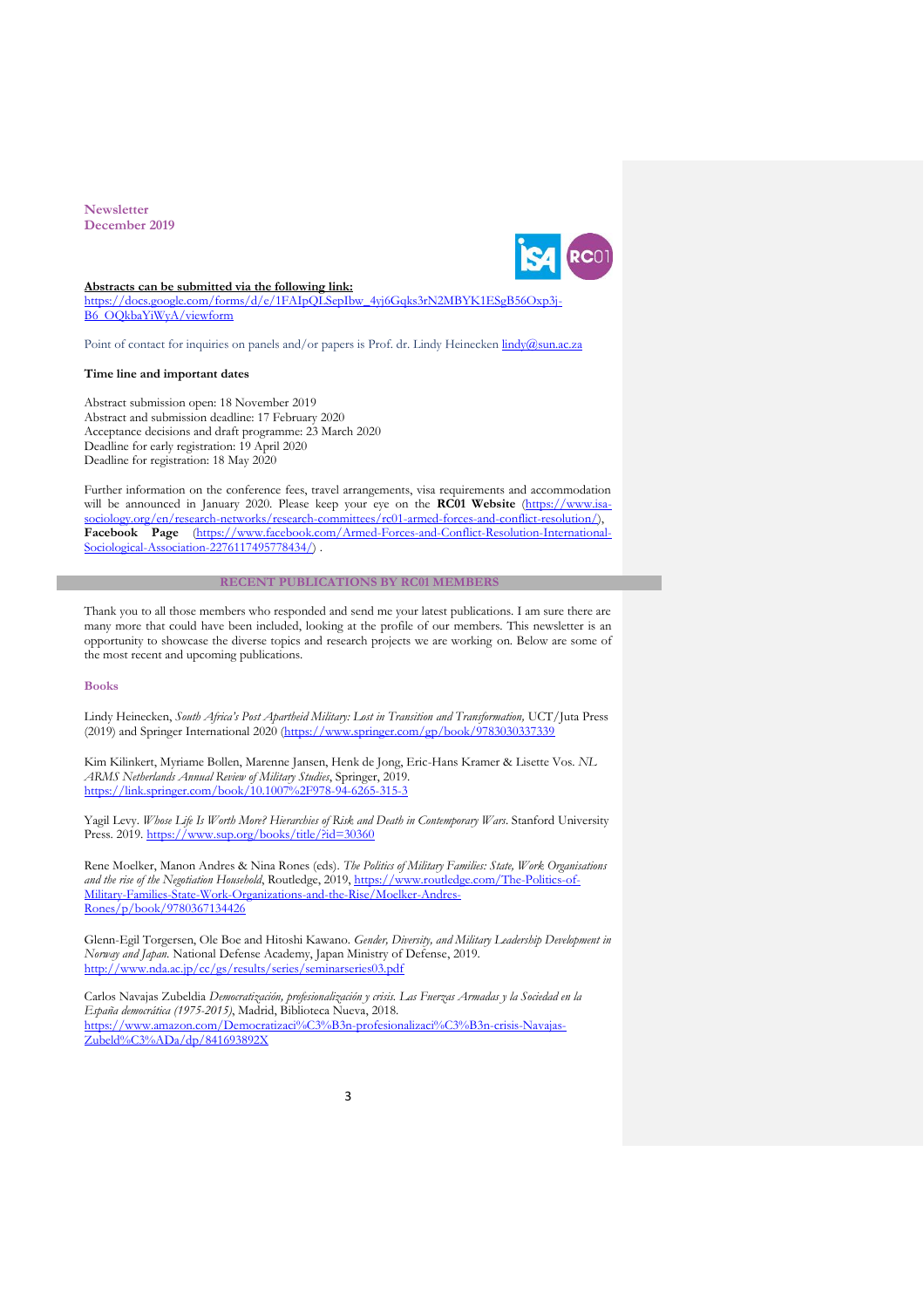

**Book chapters**

Lindy Heinecken. South Africa: Three waves of gender integration, in (eds)Robert Edgell& Mayesha Alam. *Women and Gender Perspectives in the Military: An international comparison*. Georgetown University Press, 2019. [https://www.amazon.com/Women-Gender-Perspectives-Military-International](https://www.amazon.com/Women-Gender-Perspectives-Military-International-ebook/dp/B07L8KVNTC)[ebook/dp/B07L8KVNTC](https://www.amazon.com/Women-Gender-Perspectives-Military-International-ebook/dp/B07L8KVNTC)

Anthony King. Women, Gender and Close Combat Roles in the UK: Sluts, bitches and honorary blokes. *Women and Gender Perspectives in the Military: An international comparison*. Georgetown University Press, 2019. [https://www.amazon.com/Women-Gender-Perspectives-Military-International](https://www.amazon.com/Women-Gender-Perspectives-Military-International-ebook/dp/B07L8KVNTC)[ebook/dp/B07L8KVNTC](https://www.amazon.com/Women-Gender-Perspectives-Military-International-ebook/dp/B07L8KVNTC)

Elena Lysak. Military Family Industry. The role of the family in the construction and the development of military profession in the contemporary army" Ed. by René Moelker, Manon Andres, Nina Rones. *The Politics of Military Families. State, Work Organizations, and the Rise of the Negotiation Household*, 1st Edition, Routledge, 2019.: [https://www.routledge.com/The-Politics-of-Military-Families-State-Work-](https://www.routledge.com/The-Politics-of-Military-Families-State-Work-Organizations-and-the-Rise/Moelker-Andres-Rones/p/book/9780367134426)[Organizations-and-the-Rise/Moelker-Andres-Rones/p/book/9780367134426](https://www.routledge.com/The-Politics-of-Military-Families-State-Work-Organizations-and-the-Rise/Moelker-Andres-Rones/p/book/9780367134426)

Hitoshi Kawano. Developing Diversity Leadership in Japan Self-Defense Forces: How can we develop diversity leaders? in Magunussem, L.I. (ed)*Disaster, Diversity and Emergency Preparation*, IOS Press, 2019, <https://www.iospress.nl/book/disaster-diversity-and-emergency-preparation/>

Christoph Haring. Re-importing the Robust Turn in UN Peacekeeping: Internal Pblic Security Missions of Brazil's Military, *International Peacekeeping* 26 (2), 2019, 137-164. <https://www.tandfonline.com/doi/full/10.1080/13533312.2018.1554442>

Christoph Haring. Soldiers [in police roles,](https://www.tandfonline.com/doi/abs/10.1080/10439463.2019.1650745) *Policing and Society*, 2019. <https://www.tandfonline.com/loi/gpas20>

Elena Lysak. Le Sexe Faible dans l'Armée Forte : Pourquoi les femmes s'engagent-elles dans l'armée russe ? [https://www.ldh-france.org/lettre-les-droits-de-lhomme-en-europe-orientale-et-dans-lespace-post](https://www.ldh-france.org/lettre-les-droits-de-lhomme-en-europe-orientale-et-dans-lespace-post-sovietique-n30-novembre-decembre-2018/)[sovietique-n30-novembre-decembre-2018/](https://www.ldh-france.org/lettre-les-droits-de-lhomme-en-europe-orientale-et-dans-lespace-post-sovietique-n30-novembre-decembre-2018/)

Delphine Resteigne and Philippe Manigart, Boots on the streets: a politicization of the armed forces as the new normal?, *Journal of Military Studies*, December 2019.

Barbara T. Waruszynski, Kate H. MacEachern, Suzanne Raby, Michelle Straver, Eric Ouellet, and Elisa Makadi. Women Serving in the Canadian Armed Forces: Strengthening Military Capabilities and Operational Effectiveness, *Canadian Military Journal* 19 (2), 2019, 24-33 <http://www.journal.forces.gc.ca/Vol19/No2/eng/page24-eng.asp>

**PHD announcements/publications**

Marene Jansen. Educating for Military Realities, Radbound University, 2019 <https://repository.ubn.ru.nl/handle/2066/204205>

Marwa Maziad. Middle East Militaries: *In* and *Out* of Politics and Economies due to External Threat Perceptions. A Dynamic Regional Order Approach to Civil–military Relations: Comparative Cases of Turkey, Egypt, and Israel, 2019.<https://digital.lib.washington.edu/researchworks/handle/1773/44413>

**RESEARCH PROJECTS**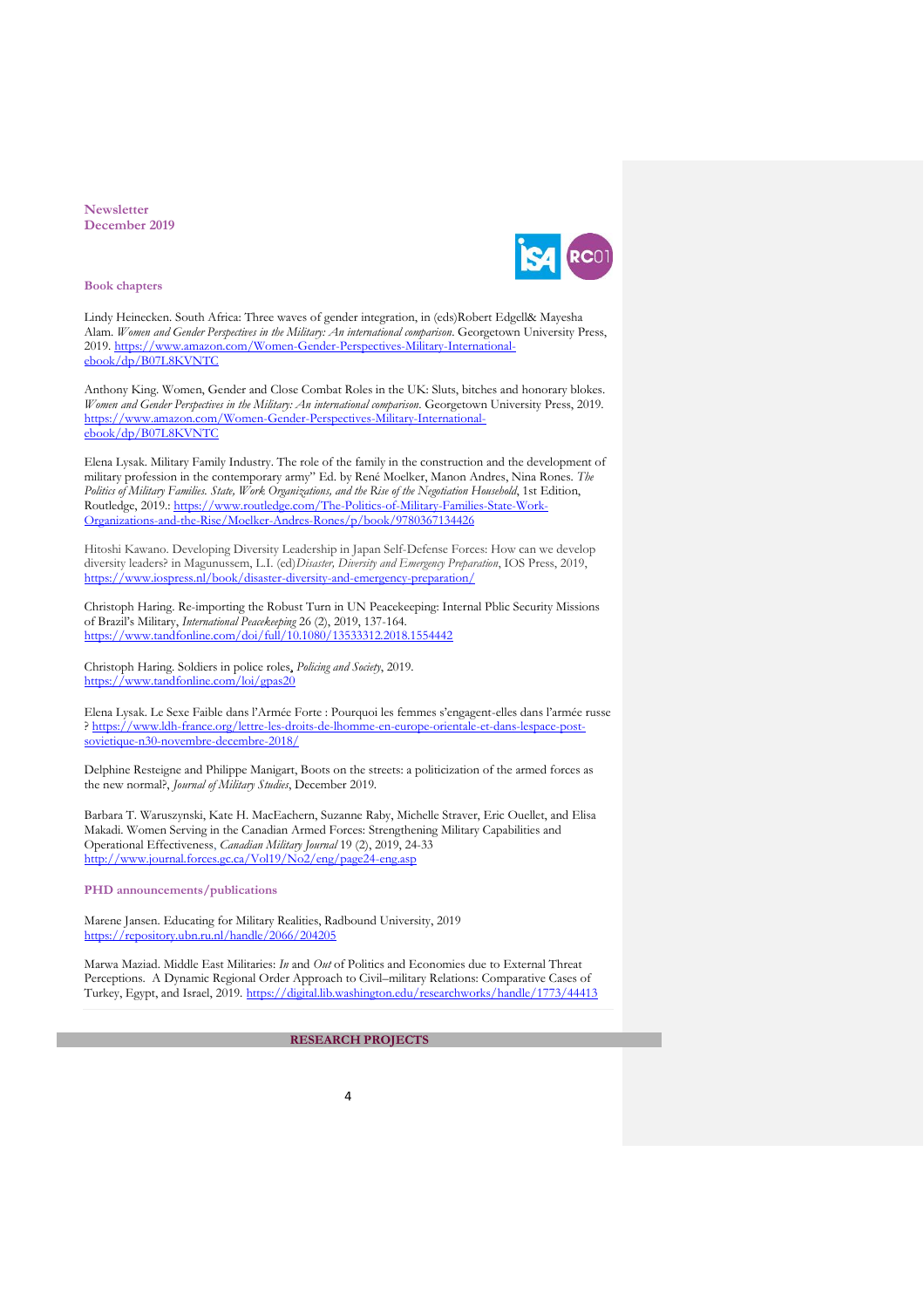

Security Threats, Militarisation, and the Democratic Accountability of the Use of Militar

The collaborative international project examines the interrelationship between security threats, the militarisation of security policy, and the democratic accountability of the use of military force. Its main goal is the development of a theory of militarisation of the security discourse in democracies that are challenged by security threats, based on a comparative empirical analysis of new and established democracies in Africa, Asia, Europe, Latin America, and the Middle East. It is guided by three main questions: Why and under which circumstances do democratic governments mobilise the military to counter security threats? How do democratic governments legitimise the military's deployment against external and domestic threats? What are the effects of militarisation on the democratic accountability of the use of military force? The first workshop was held in Hamburg in April, with project leader Dr David Kuehn, GIGA German Institute of Global and Area Studies, Hamburg. This project will be published as a book in 2020

# Canadian Defence and Security Network (CDSN) Workshop: The Many Faces of Diversity in Military Employment

The Military Personnel Theme (co-directed by Irina Goldenberg and Stéfanie von Hlatky) of the **Canadian Defence and Security Network** [\(https://www.cdsn-rcds.com/](https://www.cdsn-rcds.com/) ) will be hosting a workshop entitled **The Many Faces of Diversity in Military Employment,** in Ottawa Canada on April 28-29, 2020. Synopsis: An enduring question for armed forces is how to recruit, develop, support, and retain the best people, people who are smart, skilled, physically fit and willing to lay down their lives if necessary. The workshop will focus on the ability of the armed forces to meet its person-power requirements based on the establishment of an organizational culture of inclusiveness and cohesion. We will achieve this by showcasing research and practice which examines the recruitment, employment, and retention of underrepresented groups as outlined in the Employment Equity Act, particularly women, visible minorities, and Indigenous peoples. Our workshop also seeks to address other forms of diversity and identity within defence organizations, such as the generational and LGBTQ2S perspectives. In line with the broadly adopted diversity lens, we will also examine diversity from a Whole Force perspective, including institutional distinctions related to regular and reserve force personnel, military members and defence civilians, as well as cultural differences among the military services. Retention of trained and experienced personnel is particularly important in the armed forces because militaries must select, train, and promote from within, yet retention is getting harder in today's competitive job market. The Canadian Chief of the Defence Staff and others have argued that the military needs more flexible personnel policies to attract and keep talent, especially for specialized skills for emerging challenges. Is this something that other armed forces have done successfully? Understanding the concerns of specific groups is important to tackle integration challenges as the Canadian Armed Forces and the Department of National Defence strive to become more diverse and incorporate cultural change at the institutional level.

NATO STO HFM Research Task Group on Retention in the Armed Forces (NATO STO HFM RTG-318

The first meeting of the NATO HFM Research Task Group on Retention in the Armed Forces (co-chaired by Irina Goldenberg from Canada and Johan Österberg from Sweden) will take place 25-27 March 2020 at the NATO Science and Technology Headquarters in Paris. A synopsis is below. For additional information contact [Irina.Goldenberg@forces.gc.ca](mailto:Irina.Goldenberg@forces.gc.ca) .

Synopsis: Military personnel are critical to the effectiveness of the Armed Forces within which they serve. Although attrition is costly for most organizations, it is more costly in the military due to the unique factors related to military service (e.g., military service requires skills and knowledge that can only be acquired through institutionalized military experience; Armed Forces do not generally make use of lateral entry options, but instead require that personnel be selected, trained, promoted, and retained from within the organization). As such, personnel retention of trained and valued personnel is a critical objective for the Armed Forces, one that is continually challenged in today's competitive and changing labour context (affected by factors such as demographic change, increasing diversity and aging populations, globalization, and technological advances). This RTG aims to examine key retention-related challenges facing today's